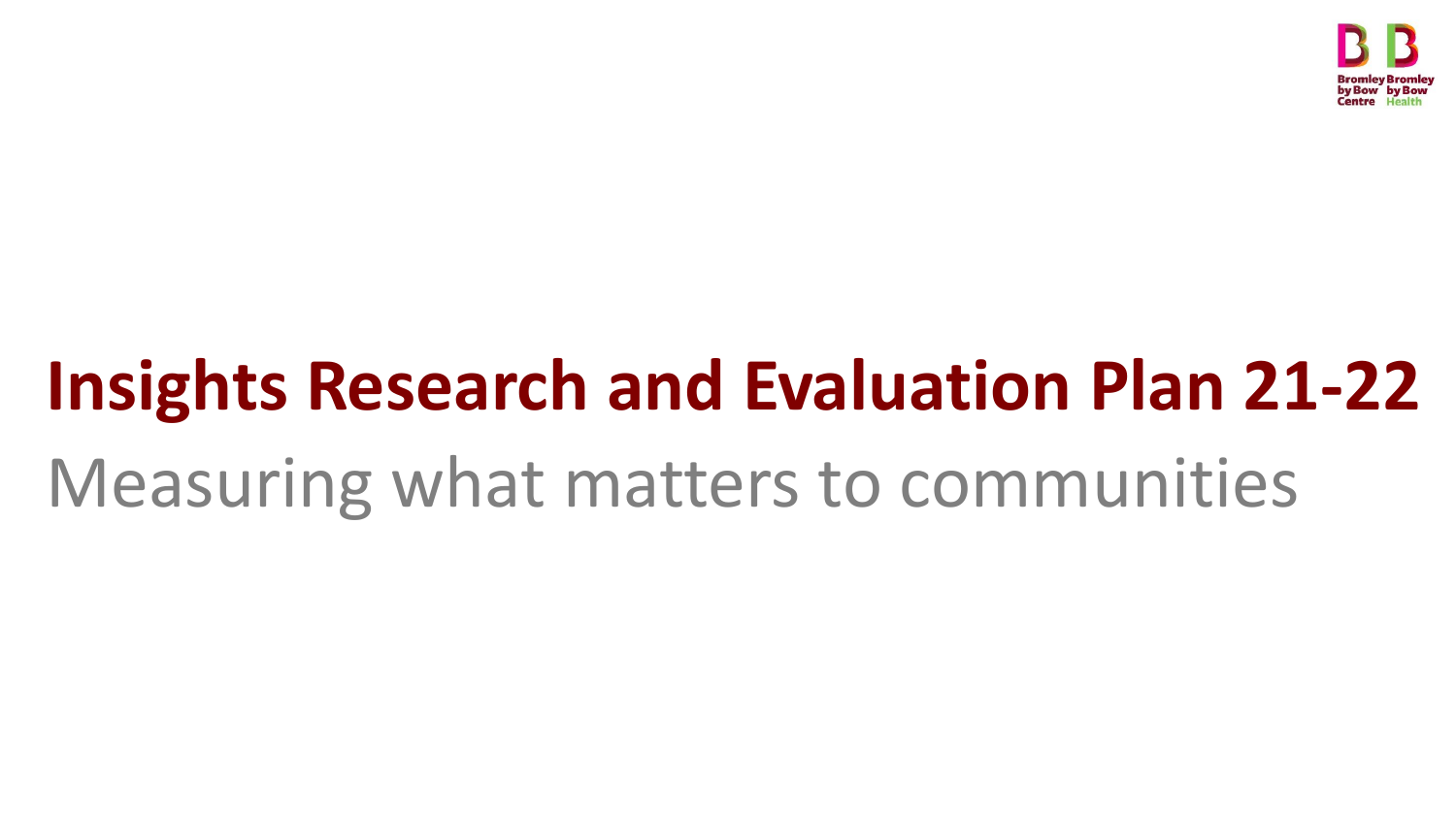# **21/22 Insights Research and Evaluation Strategy on 1 page**



Bromley Bromley by Bow by Bow Centre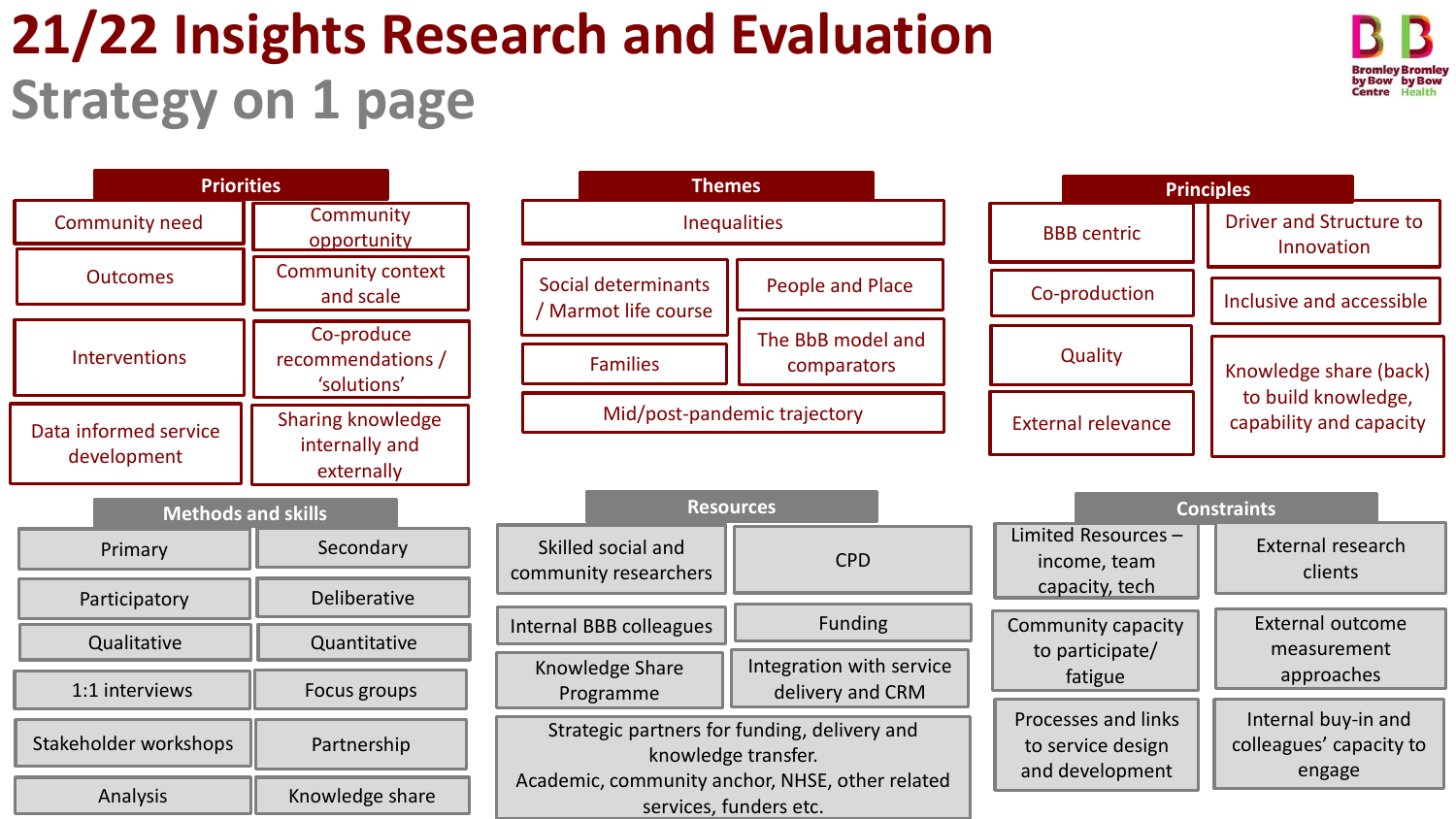## **Insights Research and Evaluation How we work in BBB**

Evidence of local opportunity and need…. … to inform change to improve local social and health outcomes



Collaboration with local stakeholders and networks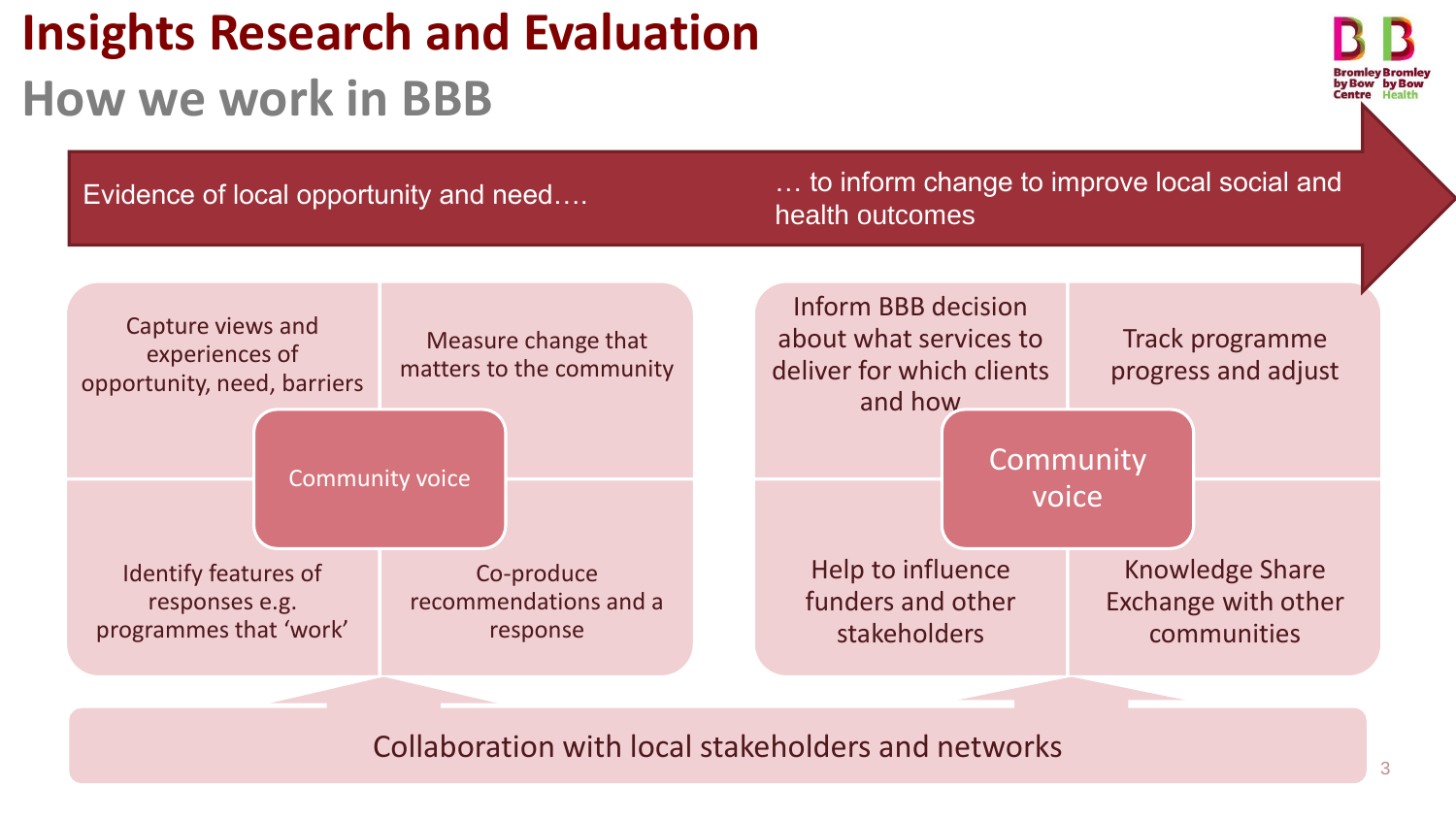### **Insights Research and Evaluation**

#### **What we delivered in 2020-21**

| What we did                                                                                                                                                                                             | <b>How</b>                                                                                                                                                                                                           |  |  |  |  |  |  |  |
|---------------------------------------------------------------------------------------------------------------------------------------------------------------------------------------------------------|----------------------------------------------------------------------------------------------------------------------------------------------------------------------------------------------------------------------|--|--|--|--|--|--|--|
| As part of the ActEarly consortium we consulted more that 500 local families<br>about 'what makes the best start in life', leading to the BBB Families Action<br>Plan. (Plan/report launch Autumn 2021) | 3 community researchers trained in qualitative research<br>$\bullet$<br>methods<br>1:1 interviews; online survey; online engagement<br>(Family Playrooms); participatory engagement events;<br>stakeholder workshops |  |  |  |  |  |  |  |
| <b>Consulted the local community on the draft East Bank outcomes.</b><br>Commissioned by/report submitted to UCL.                                                                                       | Stakeholder workshops<br>$\bullet$                                                                                                                                                                                   |  |  |  |  |  |  |  |
| <b>Embedded evidence from the community informed outcomes framework</b><br>(Unleashing Healthy Communities) into everyday practice (report launch<br><b>Autumn 2021)</b>                                | Document review; internal consultation; tool review;<br>$\bullet$<br>cognitive interviews; testing<br>100 day challenge with all service delivery staff<br>$\bullet$<br><b>External Advisory Group</b><br>$\bullet$  |  |  |  |  |  |  |  |
| Developed a new approach to routinely measure outcomes from our work<br>that matter to the Tower Hamlets community (report launch Autumn 2021)                                                          |                                                                                                                                                                                                                      |  |  |  |  |  |  |  |
| Shared knowledge gained with stakeholder residents, practitioners and<br>organisations                                                                                                                  | Online multi-stakeholder workshops<br>$\bullet$<br>Webinars (200+ attendees)<br>$\bullet$                                                                                                                            |  |  |  |  |  |  |  |
| Secured funding to deliver research and evaluation in 2021-22                                                                                                                                           | £90K<br>$\bullet$<br>$\overline{4}$                                                                                                                                                                                  |  |  |  |  |  |  |  |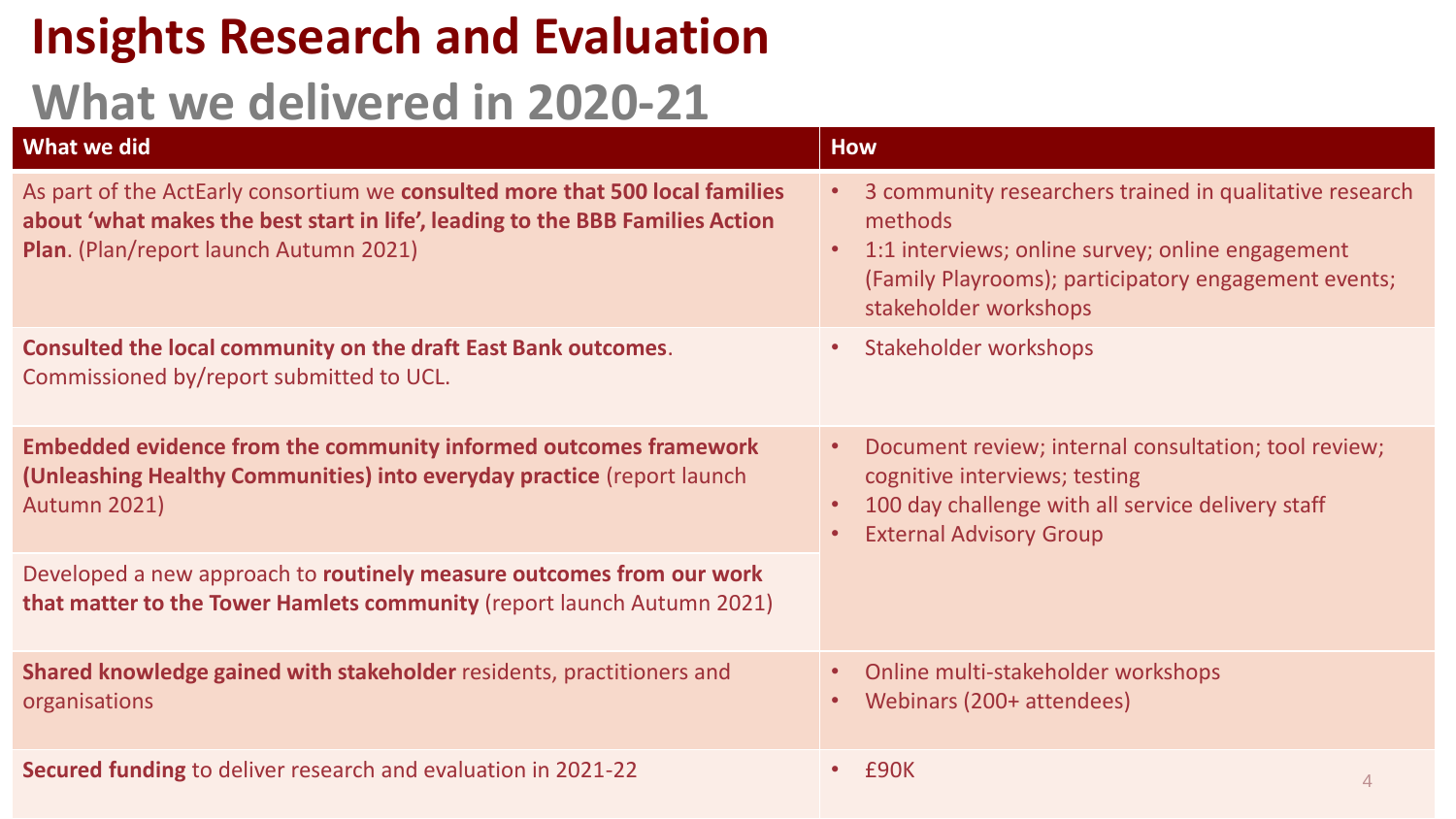#### **21/22 Insights Research and Evaluation Plan (1 of 3) Bromley Bromle** by Bow by Bow **Community need and opportunity Centre**

| <b>Activity</b>                                                         |  |  |  |  |  | Jul-21 Aug-21 Sep-21 Oct-21 Nov-21 Dec-21 Jan-22 Feb-22 Mar-22 Apr-22 May-22 Jun-22 |  |
|-------------------------------------------------------------------------|--|--|--|--|--|-------------------------------------------------------------------------------------|--|
| Families Action Plan and 'What makes a good start in life' ActEarly     |  |  |  |  |  |                                                                                     |  |
| research launched and shared. (Part of Families Action Plan).           |  |  |  |  |  |                                                                                     |  |
| Thoughts on the street - an interactive treasure trail to share and     |  |  |  |  |  |                                                                                     |  |
| gather views of findings from 'What makes a good start in life'         |  |  |  |  |  |                                                                                     |  |
| Connecting the Burdett Estate - Telling our story - interactive         |  |  |  |  |  |                                                                                     |  |
| community art to gather views of findings from 'What makes a good       |  |  |  |  |  |                                                                                     |  |
| start in life'                                                          |  |  |  |  |  |                                                                                     |  |
| Engage stakeholders and resident families, facilitating the             |  |  |  |  |  |                                                                                     |  |
| involvement of parents as a priority, in the co-production and trial    |  |  |  |  |  |                                                                                     |  |
| delivery of a play activity that suits their needs. With SCUK. (Part of |  |  |  |  |  |                                                                                     |  |
| Families Action Plan).                                                  |  |  |  |  |  |                                                                                     |  |
| Engage stakeholders and resident families, facilitating the             |  |  |  |  |  |                                                                                     |  |
| involvement of children, as a priority in the co-production and trial   |  |  |  |  |  |                                                                                     |  |
| delivery of a play activity that suits their needs. With ActEarly       |  |  |  |  |  |                                                                                     |  |
| consortium. (Part of Families Action Plan).                             |  |  |  |  |  |                                                                                     |  |
| Capture families' experience of housing and views of quality, in        |  |  |  |  |  |                                                                                     |  |
| relation to children's health. With UCL.                                |  |  |  |  |  |                                                                                     |  |
| Capture views of mental health peer support among BAME groups           |  |  |  |  |  |                                                                                     |  |
| using the service less. With City University.                           |  |  |  |  |  |                                                                                     |  |
| Capture the experience and views of people from a BAME                  |  |  |  |  |  |                                                                                     |  |
| background living with chronic conditions, of services available        |  |  |  |  |  |                                                                                     |  |
| during the pandemic.                                                    |  |  |  |  |  |                                                                                     |  |
| Co-production to support ongoing delivery of ActEarly                   |  |  |  |  |  |                                                                                     |  |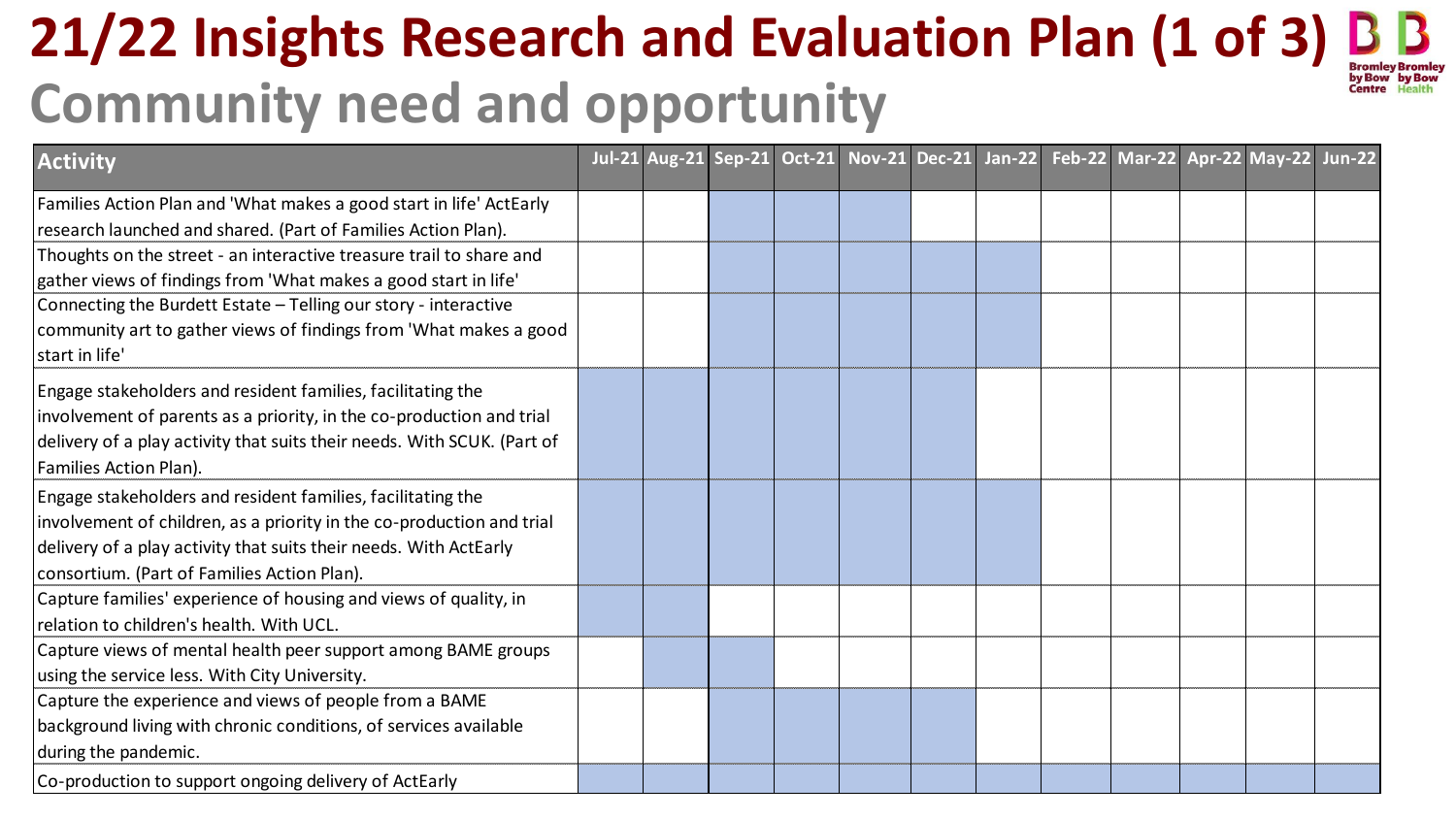#### **21-22 Insights Research and Evaluation Plan (2 of 3) Bromley Bromley** by Bow by Bow Centre Health **Outcome measurement**

| <b>Activity</b>                                                    |  | <b>Jul-21 Aug-21 Sep-21</b> |  |  |  | Oct-21 Nov-21 Dec-21 Jan-22 Feb-22 Mar-22 Apr-22 May-22 Jun-22 |  |
|--------------------------------------------------------------------|--|-----------------------------|--|--|--|----------------------------------------------------------------|--|
| Outcome measurement roll out (part of Centre Priority 4):          |  |                             |  |  |  |                                                                |  |
| share learning from EIP (doc's published)                          |  |                             |  |  |  |                                                                |  |
| tool finalised (for English speaking clients)                      |  |                             |  |  |  |                                                                |  |
| BBB wide training devised and implemented                          |  |                             |  |  |  |                                                                |  |
| Support CRM take up (part of Centre Priority 4)                    |  |                             |  |  |  |                                                                |  |
| Outcome data use embedded (part of Centre Priority 4):             |  |                             |  |  |  |                                                                |  |
| needs/content co-produced                                          |  |                             |  |  |  |                                                                |  |
| CRM capability review                                              |  |                             |  |  |  |                                                                |  |
| External reporting Communications Plan (part of Centre Priority 4) |  |                             |  |  |  |                                                                |  |
| Internal evaluations (private renters, Empower You Too, Active     |  |                             |  |  |  |                                                                |  |
| Together, Rapid Response Social Prescribing)                       |  |                             |  |  |  |                                                                |  |
| Share knowledge to inform Centre Priority 2. Digital Skills        |  |                             |  |  |  |                                                                |  |
| Share knowledge to inform Centre Priority 3. Volunteering          |  |                             |  |  |  |                                                                |  |
| Support external stakeholders' outcome measurement incl. sharing   |  |                             |  |  |  |                                                                |  |
| learning from EIP e.g. NEL, HCP SP Evaluation Group, NHSE SP       |  |                             |  |  |  |                                                                |  |
| Minimum Data Standard Co-reference group.                          |  |                             |  |  |  |                                                                |  |
| Support delivery of Community Led Organisations research with UEL  |  |                             |  |  |  |                                                                |  |